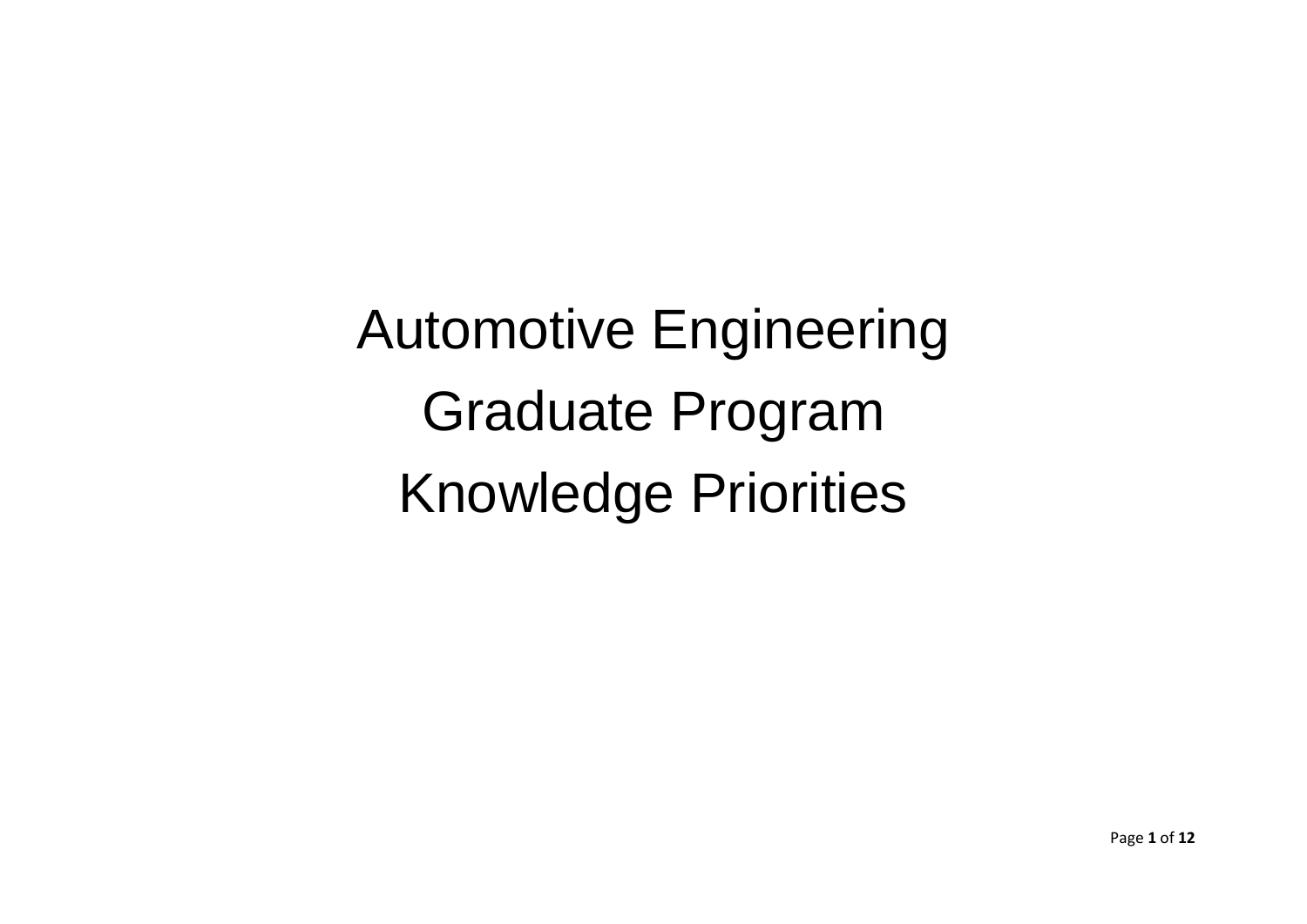## **Introduction**

A set of Australian Automotive Technology maps has been produced, identifying nine knowledge area priorities. Alignment with priority areas serve as a selection criterion for funding applications in the Automotive Engineering Graduate Program.

## **Table of Contents**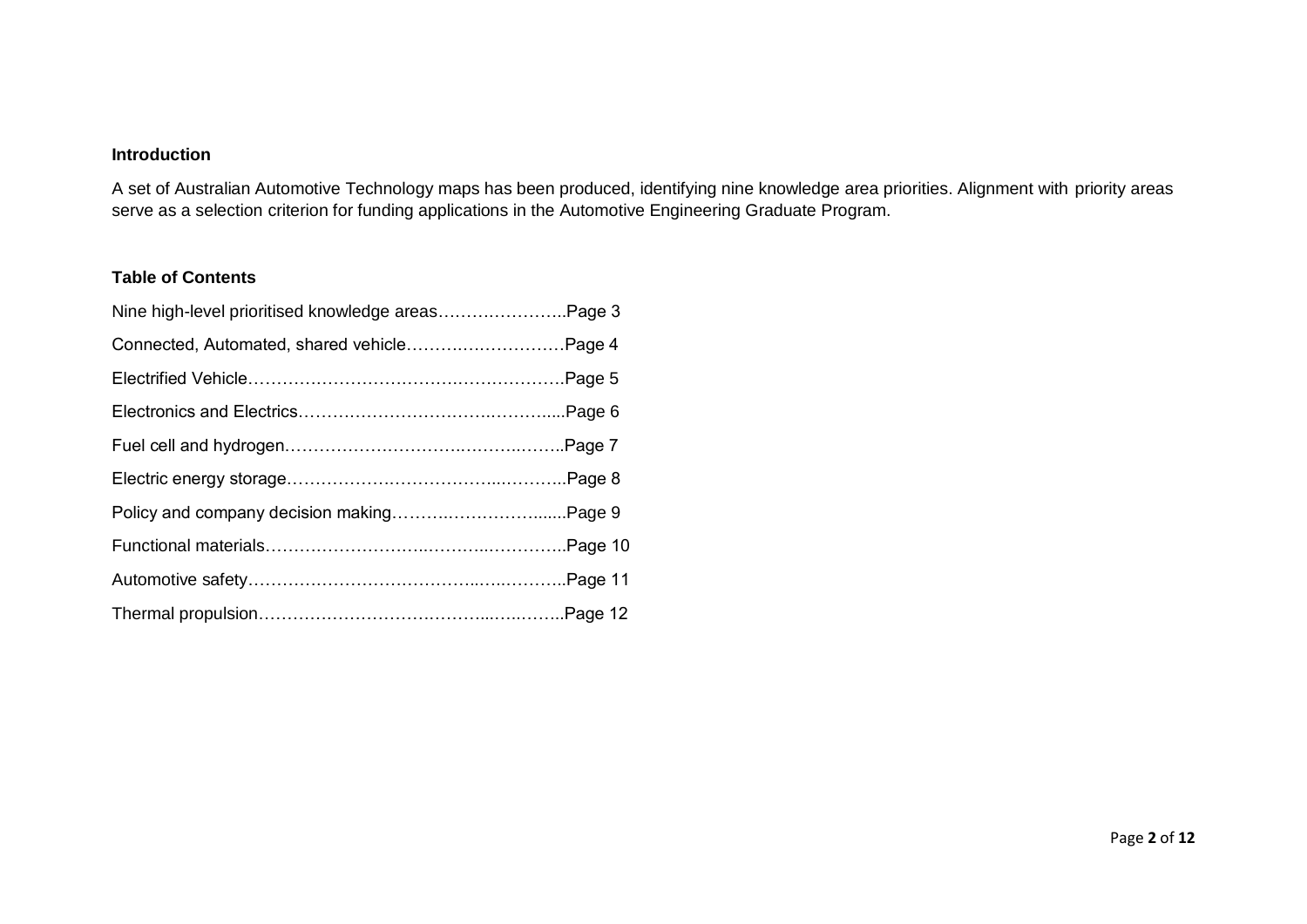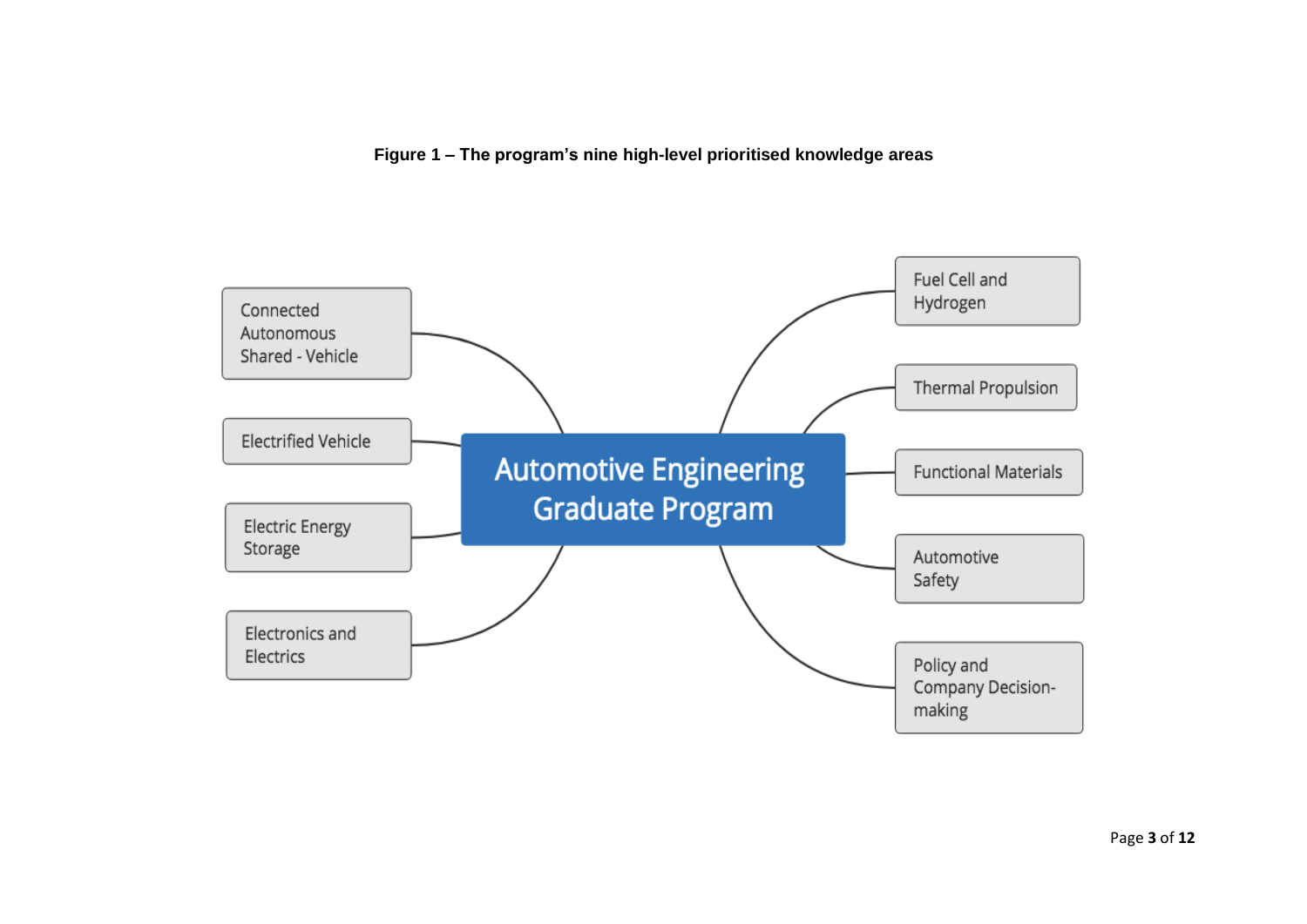

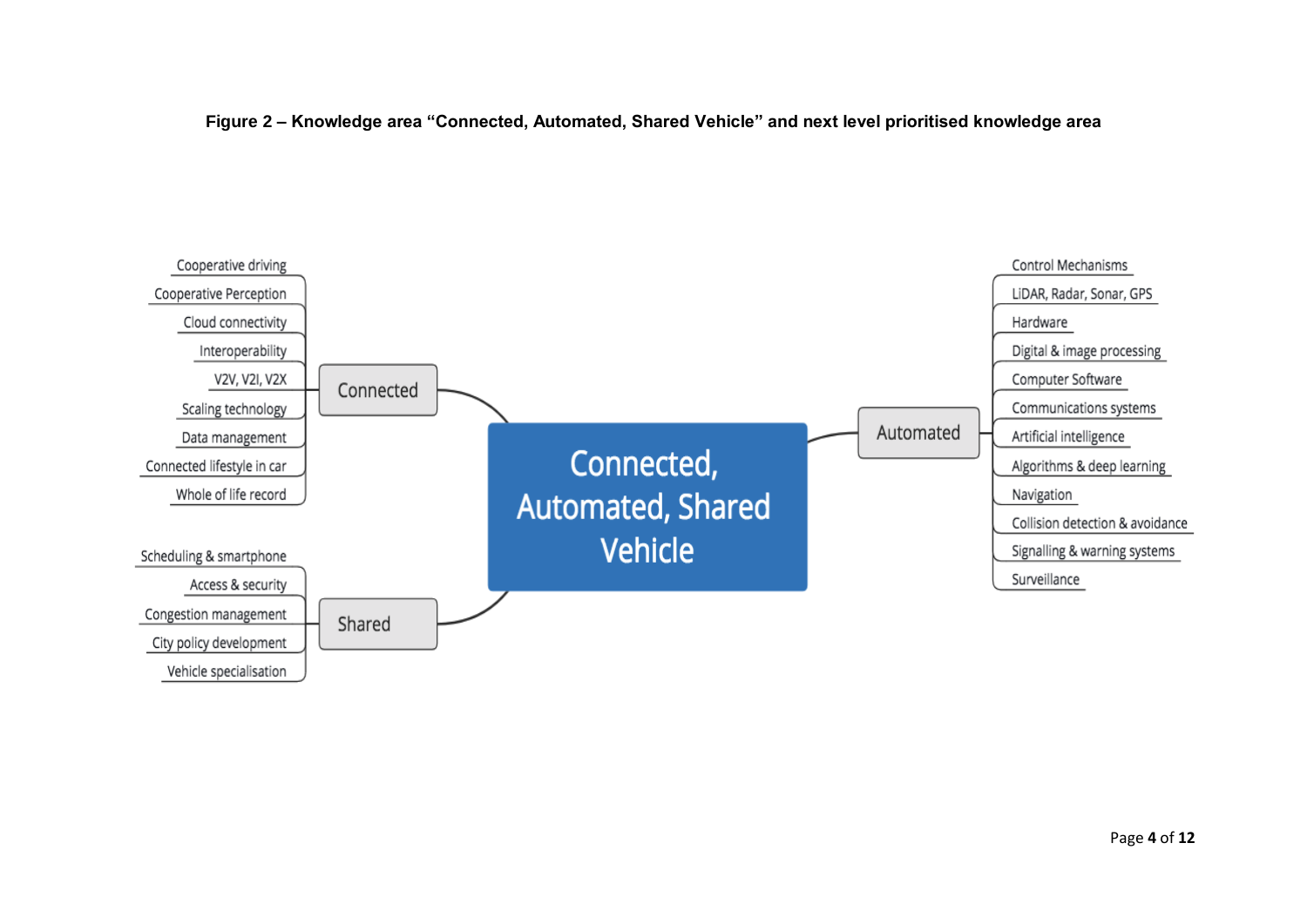**Figure 3 – Knowledge area "Electrified Vehicle" and next level prioritised knowledge areas**

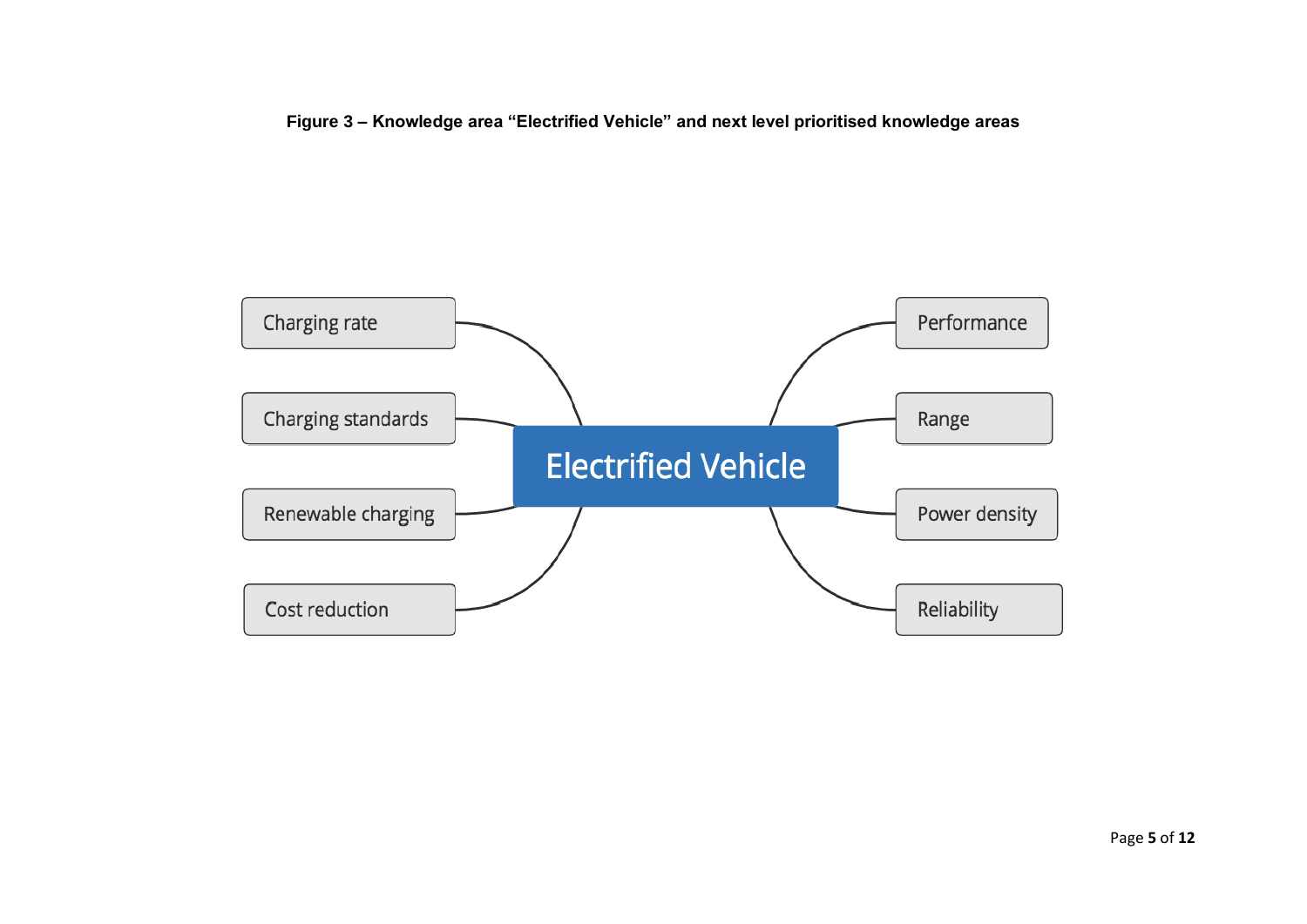

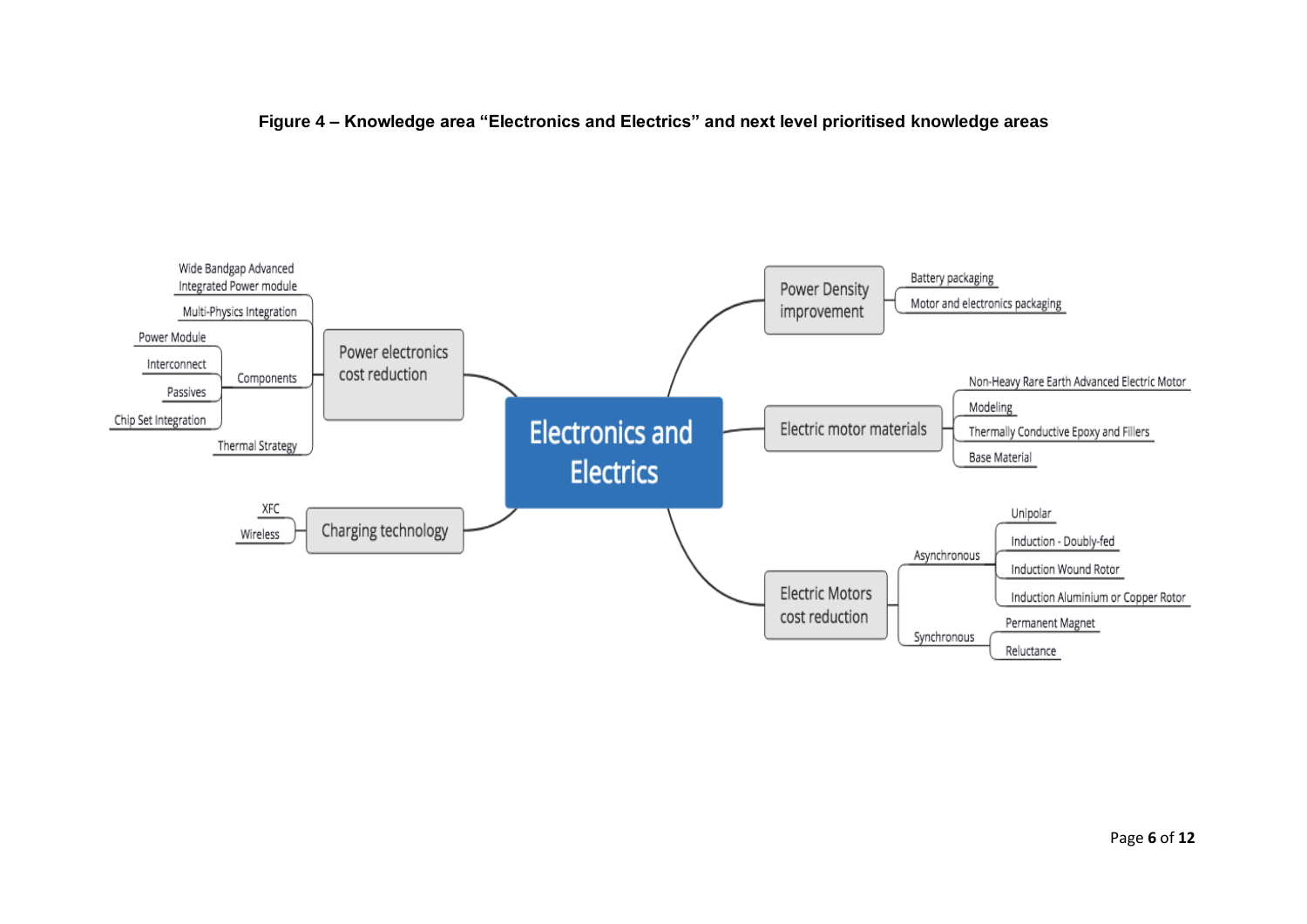**Figure 5 – Knowledge area "Fuel Cell and Hydrogen" and next level prioritised knowledge areas**

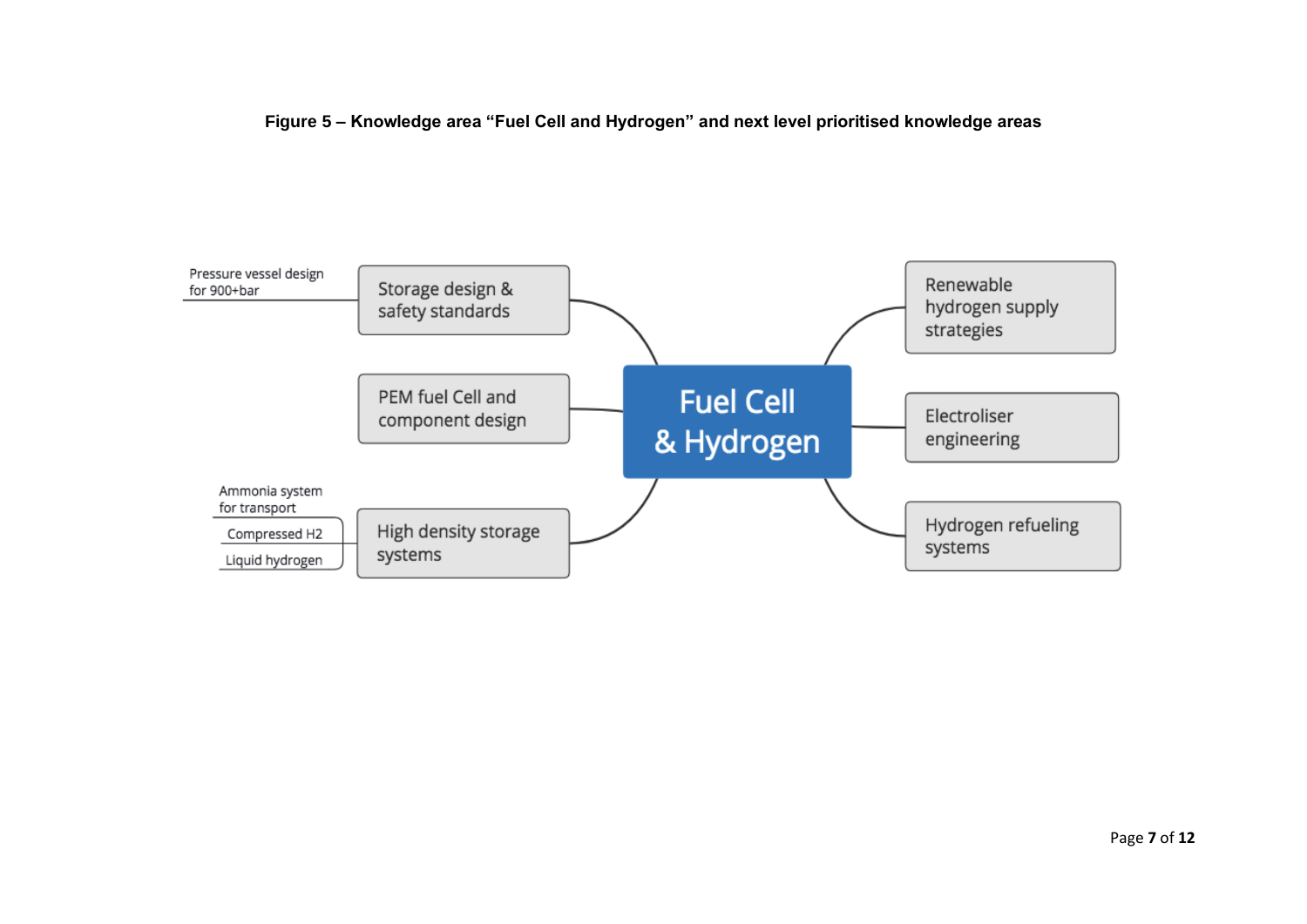

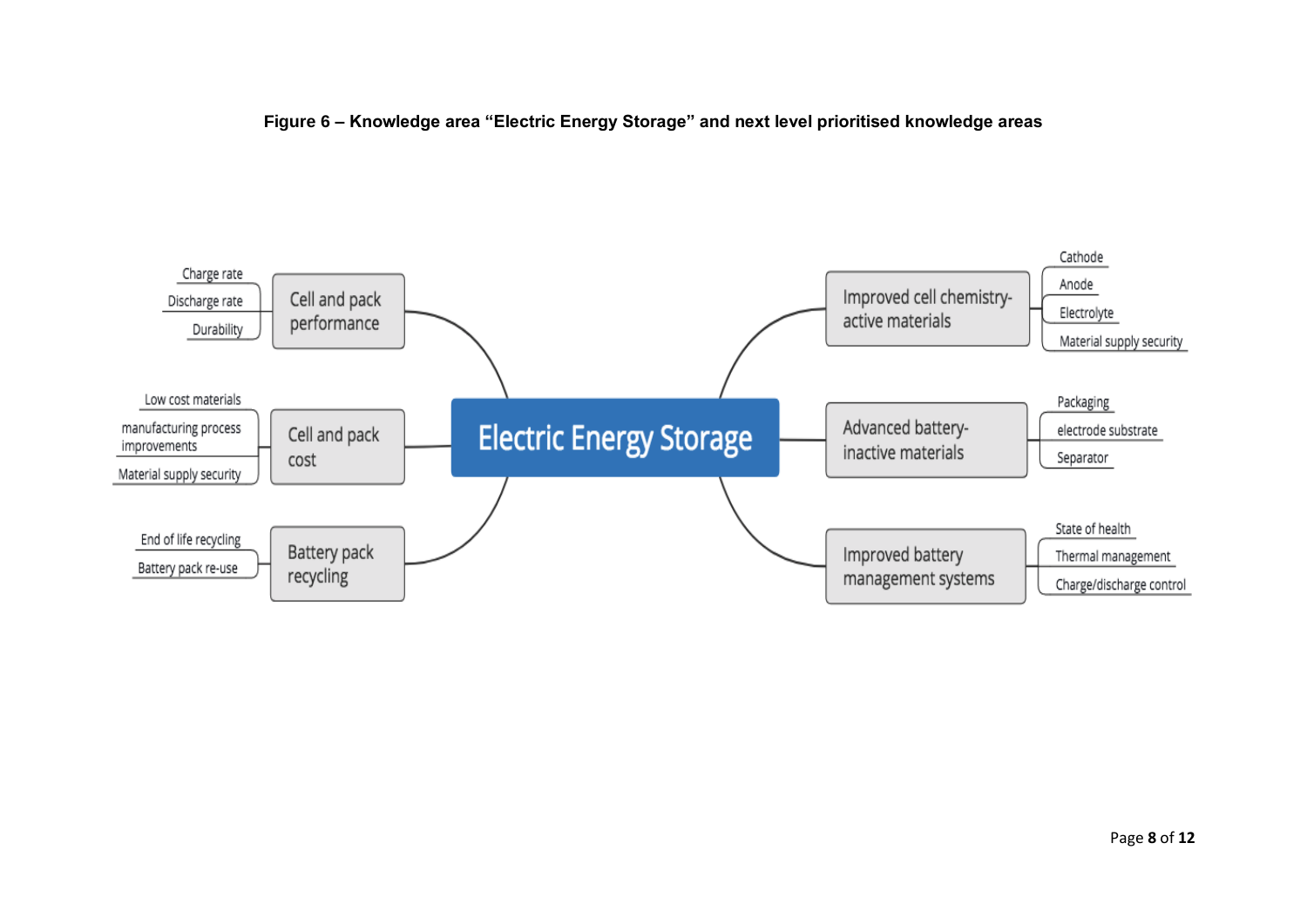**Figure 7 – Knowledge area "Policy and Company Decision Making" and next level prioritised knowledge areas.**

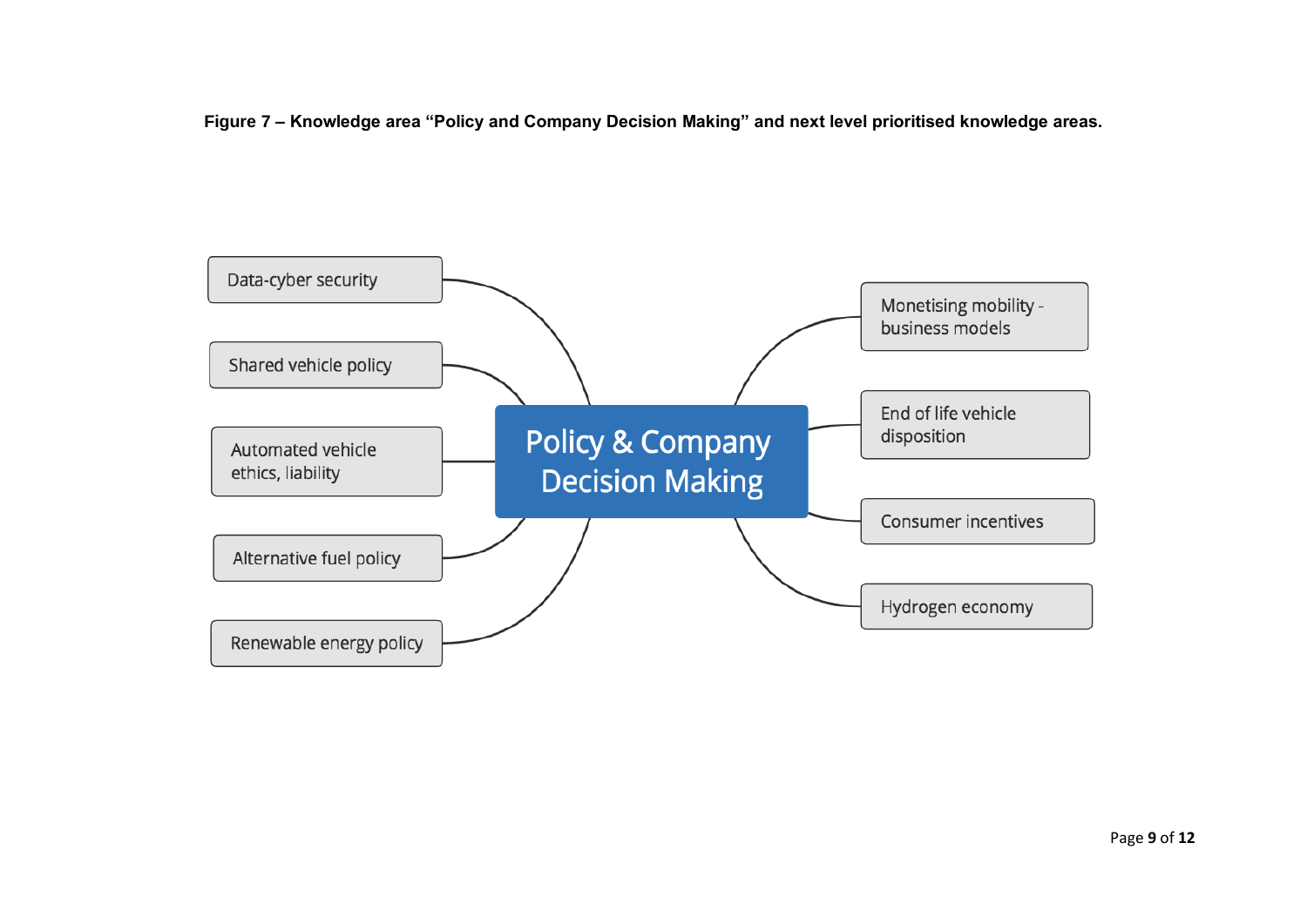

**Figure 8 - Knowledge area - "Functional Materials" and next level prioritised knowledge areas.**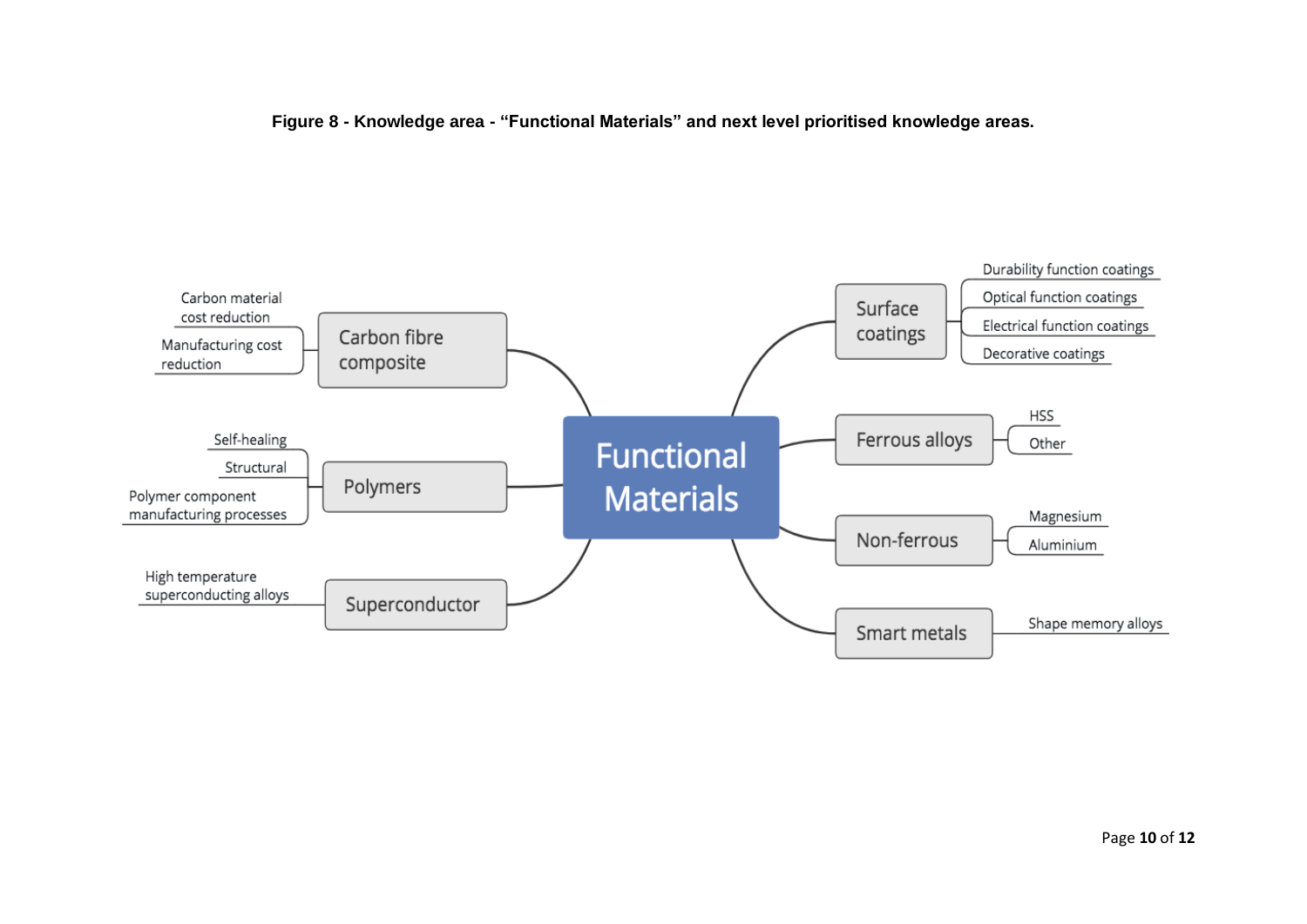**Figure 9 - Knowledge area - "Automotive Safety" and next level prioritised knowledge areas**